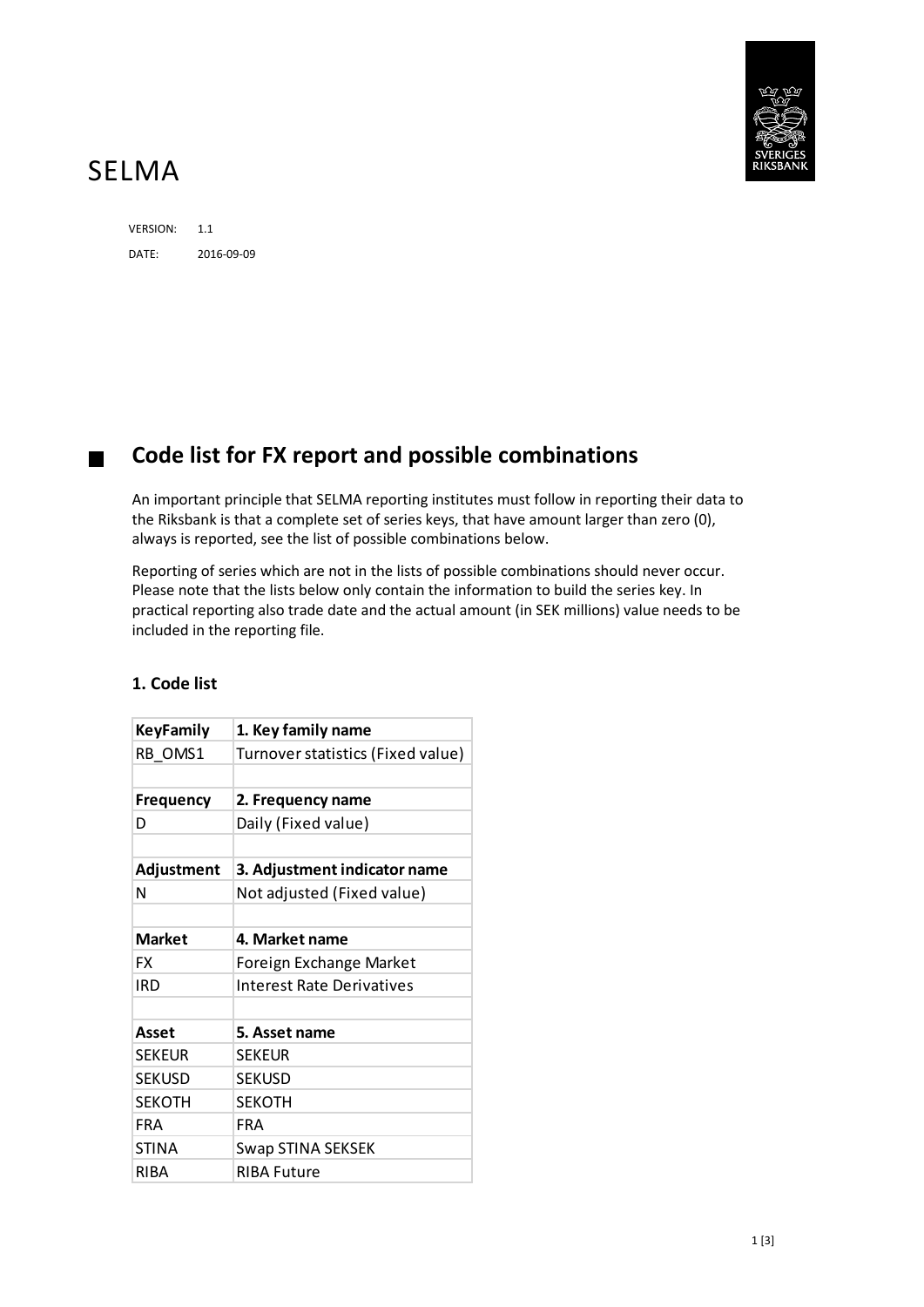

| <b>Contract</b>           | 6. Contract name                   |  |  |  |  |  |  |
|---------------------------|------------------------------------|--|--|--|--|--|--|
| <b>SP</b>                 | Spot                               |  |  |  |  |  |  |
| FΟ                        | (Outright) Forward                 |  |  |  |  |  |  |
| OP                        | Option                             |  |  |  |  |  |  |
| <b>FXSW</b>               | <b>FX Swap</b>                     |  |  |  |  |  |  |
| SSW                       | <b>Short Swap</b>                  |  |  |  |  |  |  |
| ΝA                        | Not Applicable                     |  |  |  |  |  |  |
|                           |                                    |  |  |  |  |  |  |
|                           | Counterparty 7. Counterparty name  |  |  |  |  |  |  |
| <b>RFP</b>                | Reporter                           |  |  |  |  |  |  |
| <b>OMM</b>                | <b>Other Market Maker</b>          |  |  |  |  |  |  |
| <b>CUSE</b>               | Swedish Customer                   |  |  |  |  |  |  |
| <b>CUFO</b>               | Non Swedish Customer               |  |  |  |  |  |  |
| <b>RIX</b>                | Sveriges Riksbank                  |  |  |  |  |  |  |
| OPB                       | o/w Prime Brokered                 |  |  |  |  |  |  |
|                           |                                    |  |  |  |  |  |  |
| Value                     | 8. Value name                      |  |  |  |  |  |  |
| AMO                       | Amount (Fixed value)               |  |  |  |  |  |  |
|                           |                                    |  |  |  |  |  |  |
| <b>Transaction</b>        | 9. Transaction name                |  |  |  |  |  |  |
| P                         | Purchased (SEK mio)                |  |  |  |  |  |  |
| S                         | Sold (SEK mio)                     |  |  |  |  |  |  |
| PC.                       | Purchased Currency (Sold SEK mio)  |  |  |  |  |  |  |
| SC                        | Sold Currency (Purchased SEK mio)  |  |  |  |  |  |  |
| PY                        | Pay (SEK mio)                      |  |  |  |  |  |  |
| <b>RE</b>                 | Receive (SEK mio)                  |  |  |  |  |  |  |
|                           |                                    |  |  |  |  |  |  |
| <b>Type</b>               | 10. Type name                      |  |  |  |  |  |  |
| <b>OUTC</b>               | Outcome (Fixed value)              |  |  |  |  |  |  |
|                           |                                    |  |  |  |  |  |  |
|                           | Conditioning 11. Conditioning name |  |  |  |  |  |  |
| NΑ                        | Not Applicable (Fixed value)       |  |  |  |  |  |  |
|                           |                                    |  |  |  |  |  |  |
| Information for file name |                                    |  |  |  |  |  |  |
| Reporter                  | <b>Reporter name</b>               |  |  |  |  |  |  |
| <b>NDA</b>                | Nordea                             |  |  |  |  |  |  |
| DDB                       | Danske Bank                        |  |  |  |  |  |  |
| SHB                       | Handelsbanken                      |  |  |  |  |  |  |
| SEB                       | SEB                                |  |  |  |  |  |  |
| <b>SWB</b>                | Swedbank                           |  |  |  |  |  |  |
| <b>CITI</b>               | Citibank                           |  |  |  |  |  |  |
| DEU                       | Deutsche Bank                      |  |  |  |  |  |  |
| JPM                       | JP Morgan                          |  |  |  |  |  |  |

П